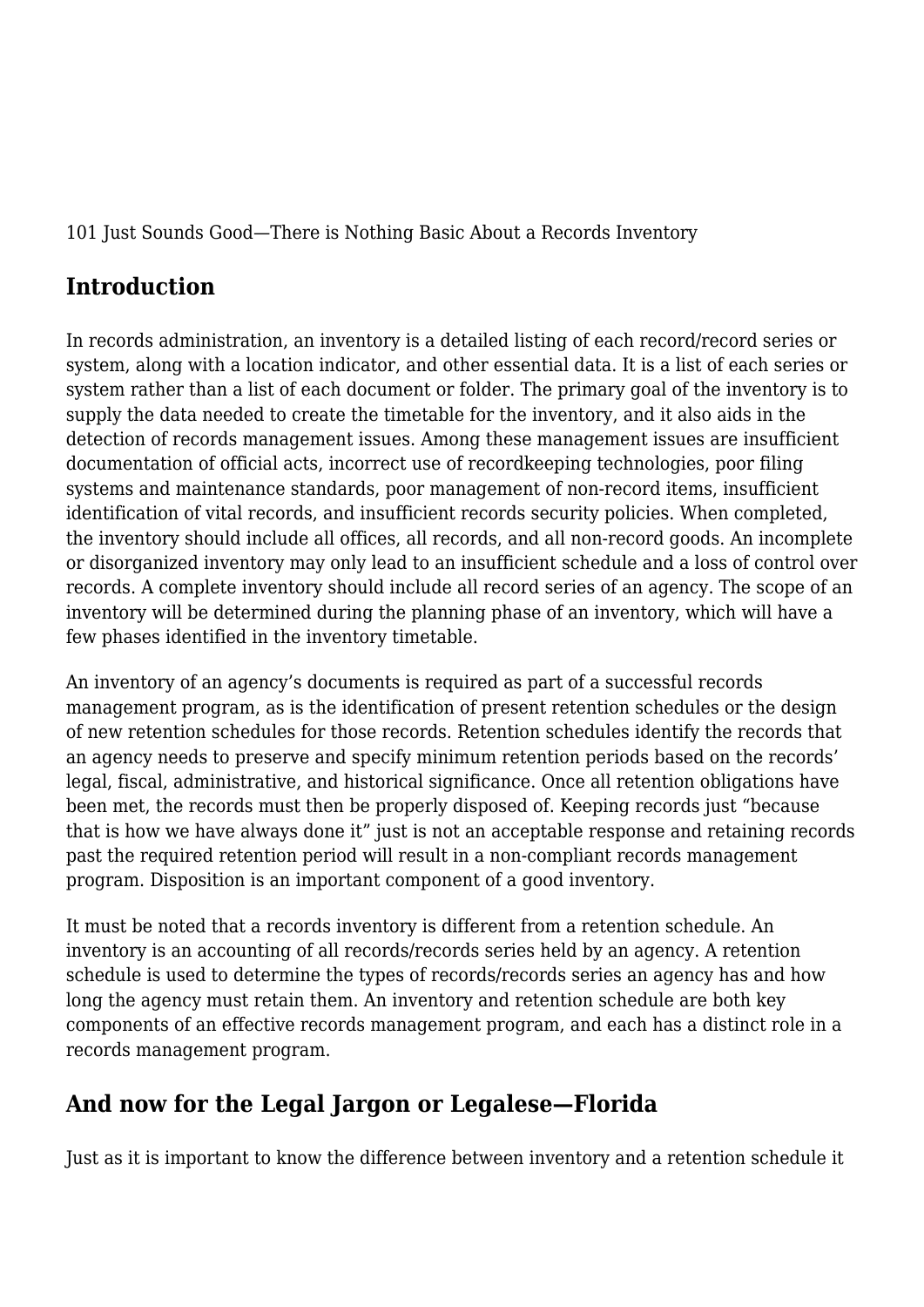is also important to know what a record/record series is. A record series, as defined by Rule 1B-24.001(3)(k), Florida Administrative Code, is: *"[A] group of related public records arranged under a single filing arrangement or kept together as a unit (physically or intellectually) because they consist of the same form, relate to the same subject or function, result from the same activity, document a specific type of transaction, or have some other relationship arising from their creation, receipt, or use. A record series might contain records in a variety of forms and formats that document a particular program, function, or activity of the agency. . . ."* [1](https://magazine.arma.org/javascript:void(0))

Before creating an inventory plan it is imperative to know what constitutes a record within the city, county, state, and/or country in which it is located. Policies or statutes may govern an agency's records; therefore, a solid knowledge of governing laws is necessary.

#### **Creating an Inventory Plan**

Before beginning to conduct an inventory, an inventory plan needs to be developed. The inventory plan should not only determine the scope of the inventory but also identify if it will include physical and/or digital records; and if the inventory is for a single department or agency-wide. A person or committee should be selected to oversee the inventory during this phase. This is when it is decided if an outside vendor will be used to assist with the inventory or if it will be conducted in-house. It is highly recommended that if the inventory is conducted in-house, a project manager is selected to oversee the project, keep the project moving, and make any necessary decisions.

Other considerations during the planning phase include determining if the department staff will be interviewed to determine the records on hand, if the inventory team will review the records, and who will be indexing (documenting) the records. A solid plan will help lead to an inventory that is solid and complete. During the planning phase, it is important to determine where and how an agency's records are kept. Interviews with recordkeepers are one of the most efficient ways to procure this information. This may require follow-up interviews as well as providing questionnaires to be completed.

#### **Where and How are your Records Kept?**

An inventory can come in a variety of shapes and sizes. It might be as detailed as the agency requires, or as simple as identifying and describing each record/record series created and/or maintained, including electronic record series. The use of inventory worksheets can help keep the direction of the inventory focused and make it easier to group related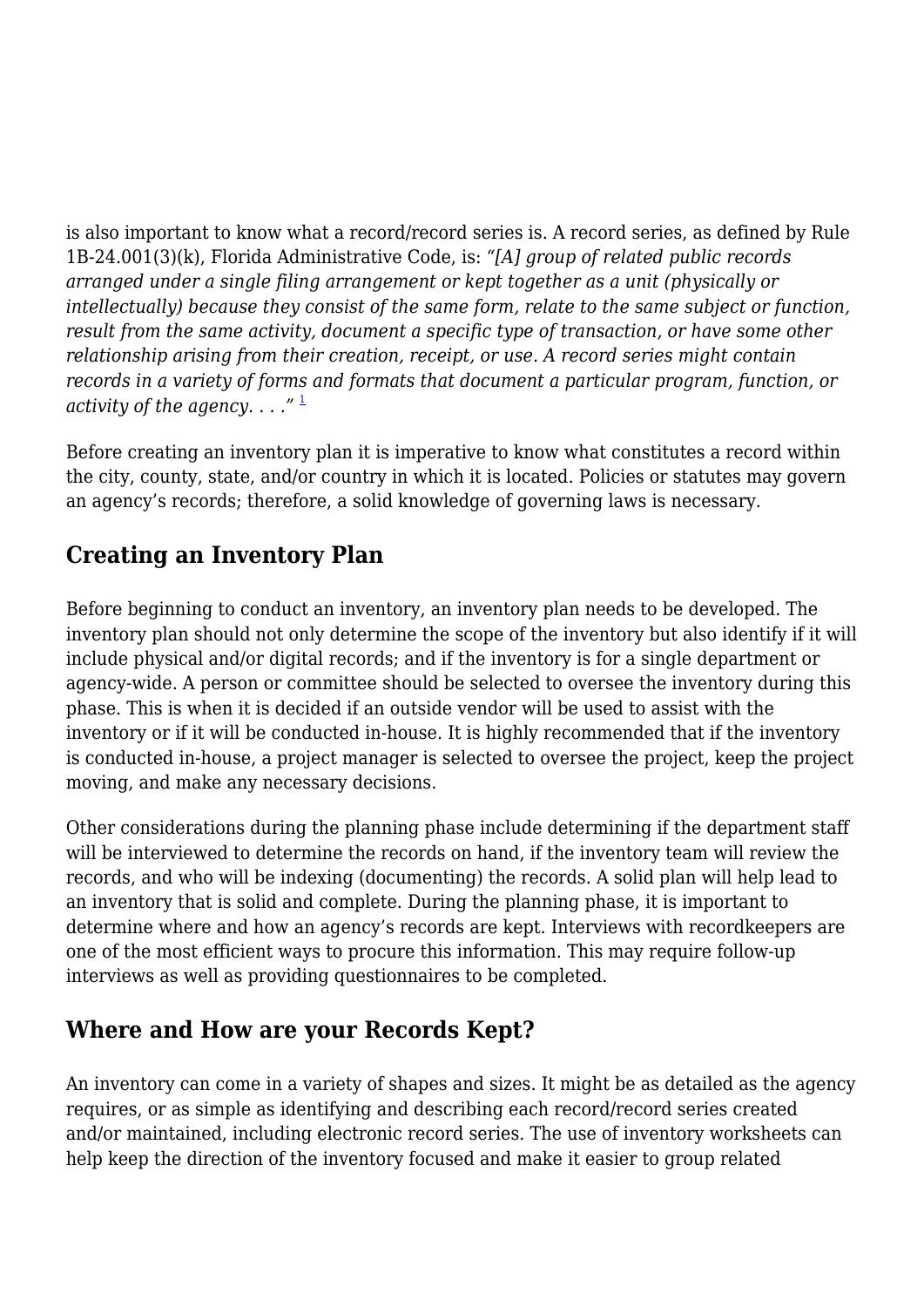records/record series together, as well as help to identify the "owner" of the record within the agency. The worksheets will also help weed out the Redundant, Obsolete, and Trivial (R.O.T) records. One of the biggest problems with many records management programs is the proliferation of duplicate records.

| RECORDS INVENTORY WORKSHEET                                                                                   |                                                                                                                                                                                                                                                                                                                                                                                                                                                                                                                                                                                                                                |                              |                                  |                                   |                                          |            |
|---------------------------------------------------------------------------------------------------------------|--------------------------------------------------------------------------------------------------------------------------------------------------------------------------------------------------------------------------------------------------------------------------------------------------------------------------------------------------------------------------------------------------------------------------------------------------------------------------------------------------------------------------------------------------------------------------------------------------------------------------------|------------------------------|----------------------------------|-----------------------------------|------------------------------------------|------------|
| tment/Section                                                                                                 |                                                                                                                                                                                                                                                                                                                                                                                                                                                                                                                                                                                                                                | Contact                      |                                  |                                   |                                          |            |
| on of Records                                                                                                 |                                                                                                                                                                                                                                                                                                                                                                                                                                                                                                                                                                                                                                | Schedule No.                 |                                  |                                   | Item No.                                 |            |
| File                                                                                                          |                                                                                                                                                                                                                                                                                                                                                                                                                                                                                                                                                                                                                                |                              |                                  |                                   |                                          |            |
| ds Series Title                                                                                               |                                                                                                                                                                                                                                                                                                                                                                                                                                                                                                                                                                                                                                |                              |                                  |                                   |                                          |            |
| d/File Title                                                                                                  |                                                                                                                                                                                                                                                                                                                                                                                                                                                                                                                                                                                                                                |                              |                                  |                                   |                                          |            |
| iption (Contents, purpose, and use: Include form title and numbers, if any)                                   |                                                                                                                                                                                                                                                                                                                                                                                                                                                                                                                                                                                                                                |                              |                                  |                                   |                                          |            |
|                                                                                                               |                                                                                                                                                                                                                                                                                                                                                                                                                                                                                                                                                                                                                                |                              |                                  |                                   |                                          |            |
|                                                                                                               |                                                                                                                                                                                                                                                                                                                                                                                                                                                                                                                                                                                                                                |                              |                                  |                                   |                                          |            |
|                                                                                                               |                                                                                                                                                                                                                                                                                                                                                                                                                                                                                                                                                                                                                                |                              |                                  |                                   |                                          |            |
| cord Copy                                                                                                     | D Duplicate Copy                                                                                                                                                                                                                                                                                                                                                                                                                                                                                                                                                                                                               |                              |                                  |                                   |                                          |            |
| rpe                                                                                                           | Cut-Off Date                                                                                                                                                                                                                                                                                                                                                                                                                                                                                                                                                                                                                   |                              | Arrangement                      |                                   | Authorization for Seri                   |            |
| <b>bject</b>                                                                                                  | Calendar Year<br>8<br><b>Fiscal Year</b>                                                                                                                                                                                                                                                                                                                                                                                                                                                                                                                                                                                       | 8                            | Alphabetic by<br>Alphanumeric by |                                   | a. Statute                               |            |
| se/Business Activity<br>brking Papers                                                                         | Anniversary                                                                                                                                                                                                                                                                                                                                                                                                                                                                                                                                                                                                                    |                              | Numeric by                       |                                   | b. Regulations<br>o<br>c. Administrative |            |
| ference                                                                                                       | 髙<br>Continuous                                                                                                                                                                                                                                                                                                                                                                                                                                                                                                                                                                                                                |                              | Chronological by                 |                                   |                                          |            |
| Se x                                                                                                          | Other                                                                                                                                                                                                                                                                                                                                                                                                                                                                                                                                                                                                                          |                              | Other                            |                                   |                                          | (Citation) |
| d Form<br>1/2" x 11" paper (letter size)<br>1/2" x 14" paper (legal size)                                     |                                                                                                                                                                                                                                                                                                                                                                                                                                                                                                                                                                                                                                | 11" x 15" computer printouts | 11" x 8-1/2" computer printouts  | Computer disks<br>Compact disks   |                                          |            |
| Roll microfilm<br>Computer tapes/cartridges<br>und books, catalogs<br>Microfiche<br>Video tapes<br>x 5" Cards |                                                                                                                                                                                                                                                                                                                                                                                                                                                                                                                                                                                                                                |                              |                                  |                                   |                                          |            |
| x 6" Cards                                                                                                    | Optical disks<br>$\Box$ Other                                                                                                                                                                                                                                                                                                                                                                                                                                                                                                                                                                                                  |                              |                                  |                                   |                                          |            |
| onic Records Filing<br>What is the name of the system?<br>Who owns the system?                                | What operating system is needed to retrieve and view files?<br>What application software is needed to retrieve and view files?<br>What is the file format? (.doc. .xls. .tif. .rtf. etc.)   <br>What is current age of media on which records are stored? (1 year, 5 years, etc.)   <br>How quickly is this information usually needed? (within minutes, days, weeks, etc.)<br>How often is this information accessed? (daily, weekly, monthly, etc.)<br>What business activity do these records support?  <br>Are there any records related to these records?   <br>Do you need more assistance with assessing these records? |                              |                                  |                                   |                                          |            |
| <b>Current Holdings</b>                                                                                       |                                                                                                                                                                                                                                                                                                                                                                                                                                                                                                                                                                                                                                |                              |                                  |                                   |                                          |            |
| Year                                                                                                          | Paper                                                                                                                                                                                                                                                                                                                                                                                                                                                                                                                                                                                                                          | Electronic                   |                                  |                                   |                                          |            |
| Inclusive Dates)                                                                                              | <b>Cubic Feet</b>                                                                                                                                                                                                                                                                                                                                                                                                                                                                                                                                                                                                              | <b>Bytes/Item</b>            |                                  | <b>Type Filing Equipment Used</b> |                                          | Quan       |
|                                                                                                               |                                                                                                                                                                                                                                                                                                                                                                                                                                                                                                                                                                                                                                | Count                        |                                  |                                   |                                          |            |
|                                                                                                               |                                                                                                                                                                                                                                                                                                                                                                                                                                                                                                                                                                                                                                |                              |                                  |                                   |                                          |            |
|                                                                                                               |                                                                                                                                                                                                                                                                                                                                                                                                                                                                                                                                                                                                                                |                              |                                  |                                   |                                          |            |
|                                                                                                               |                                                                                                                                                                                                                                                                                                                                                                                                                                                                                                                                                                                                                                |                              |                                  |                                   |                                          |            |
|                                                                                                               |                                                                                                                                                                                                                                                                                                                                                                                                                                                                                                                                                                                                                                |                              |                                  |                                   |                                          |            |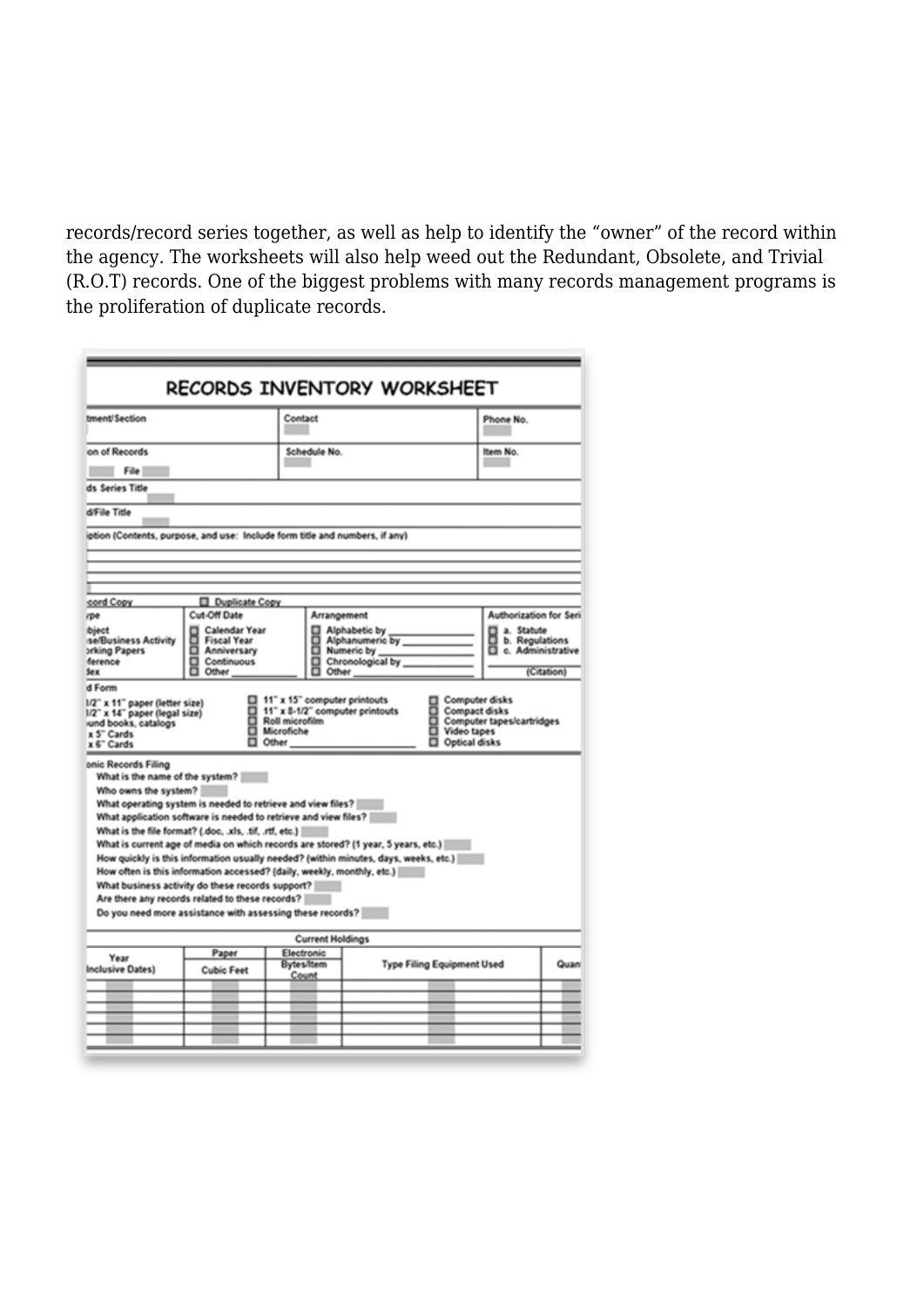| How active are these records?                                                               |                                                |                       | Who uses these records? |            |           |
|---------------------------------------------------------------------------------------------|------------------------------------------------|-----------------------|-------------------------|------------|-----------|
| Active (accessed frequently, weekly or immediately)                                         |                                                |                       |                         |            |           |
| Semi-active (accessed periodically, monthly or less often)                                  |                                                |                       |                         |            |           |
| Inactive (no need to retain in the active office area)                                      |                                                |                       |                         |            |           |
| Place an "X" in the proper column. If the answer is "yes," explain in the space below.      |                                                |                       |                         | <b>YES</b> | <b>NO</b> |
| Is this Department the official record holder?<br>1.                                        |                                                |                       |                         |            |           |
| 2. Are there copies of this record series (or major portion of it) in this Department?      |                                                |                       |                         | ■          | ■         |
| Are there copies of this record series (or major portion of it) in another Department?<br>2 |                                                |                       |                         | ■          | ■         |
| 4. Does this record series contain information exempt from public access?                   |                                                |                       |                         |            |           |
| Is there any legal requirement affecting disposal of this record series?<br>5.              |                                                |                       |                         |            |           |
| 6. Does this record series contain information subject to regulatory requirements?          |                                                |                       |                         |            |           |
| 7. Does this record series contain information subject to legal requirements?               |                                                |                       |                         |            |           |
| 8. Does this record series contain information used in the subject to audits?               |                                                |                       |                         |            |           |
| Is this record series needed because of archival or historic interest?                      |                                                |                       |                         |            |           |
| 10. Are these vital records?                                                                |                                                |                       |                         |            |           |
|                                                                                             | Responses to Questions and Additional Comments |                       |                         |            |           |
|                                                                                             |                                                |                       |                         |            |           |
|                                                                                             |                                                |                       |                         |            |           |
|                                                                                             |                                                |                       |                         |            |           |
|                                                                                             |                                                |                       |                         |            |           |
|                                                                                             |                                                |                       |                         |            |           |
|                                                                                             |                                                |                       |                         |            |           |
|                                                                                             |                                                |                       |                         |            |           |
|                                                                                             |                                                |                       |                         |            |           |
|                                                                                             |                                                |                       |                         |            |           |
|                                                                                             |                                                |                       |                         |            |           |
|                                                                                             |                                                |                       |                         |            |           |
|                                                                                             |                                                |                       |                         |            |           |
|                                                                                             |                                                |                       |                         |            |           |
|                                                                                             |                                                |                       |                         |            |           |
|                                                                                             |                                                |                       |                         |            |           |
|                                                                                             |                                                |                       |                         |            |           |
|                                                                                             |                                                |                       |                         |            |           |
|                                                                                             |                                                |                       |                         |            |           |
|                                                                                             |                                                |                       |                         |            |           |
|                                                                                             |                                                |                       |                         |            |           |
|                                                                                             |                                                |                       |                         |            |           |
|                                                                                             |                                                |                       |                         |            |           |
|                                                                                             |                                                |                       |                         |            |           |
|                                                                                             |                                                |                       |                         |            |           |
|                                                                                             |                                                |                       |                         |            |           |
|                                                                                             |                                                |                       |                         |            |           |
|                                                                                             |                                                |                       |                         |            |           |
|                                                                                             |                                                |                       |                         |            |           |
|                                                                                             |                                                |                       |                         |            |           |
| Retention                                                                                   |                                                | Recommended Retention |                         |            |           |
| <b>Inventoried By</b>                                                                       | Date                                           | <b>Reviewed By</b>    |                         | Date       |           |
|                                                                                             |                                                |                       |                         |            |           |
|                                                                                             |                                                |                       |                         |            |           |
|                                                                                             |                                                |                       |                         |            |           |

It is important to determine the *ownership* of a record series during an inventory. Ownership is where the record resides, whether it is archived or located in a department. Ownership will assist with accountability for the record and is an essential part of the record's lifespan within the agency. The lifespan starts with the creation and ends with the disposition or archival (permanent retention) of the record.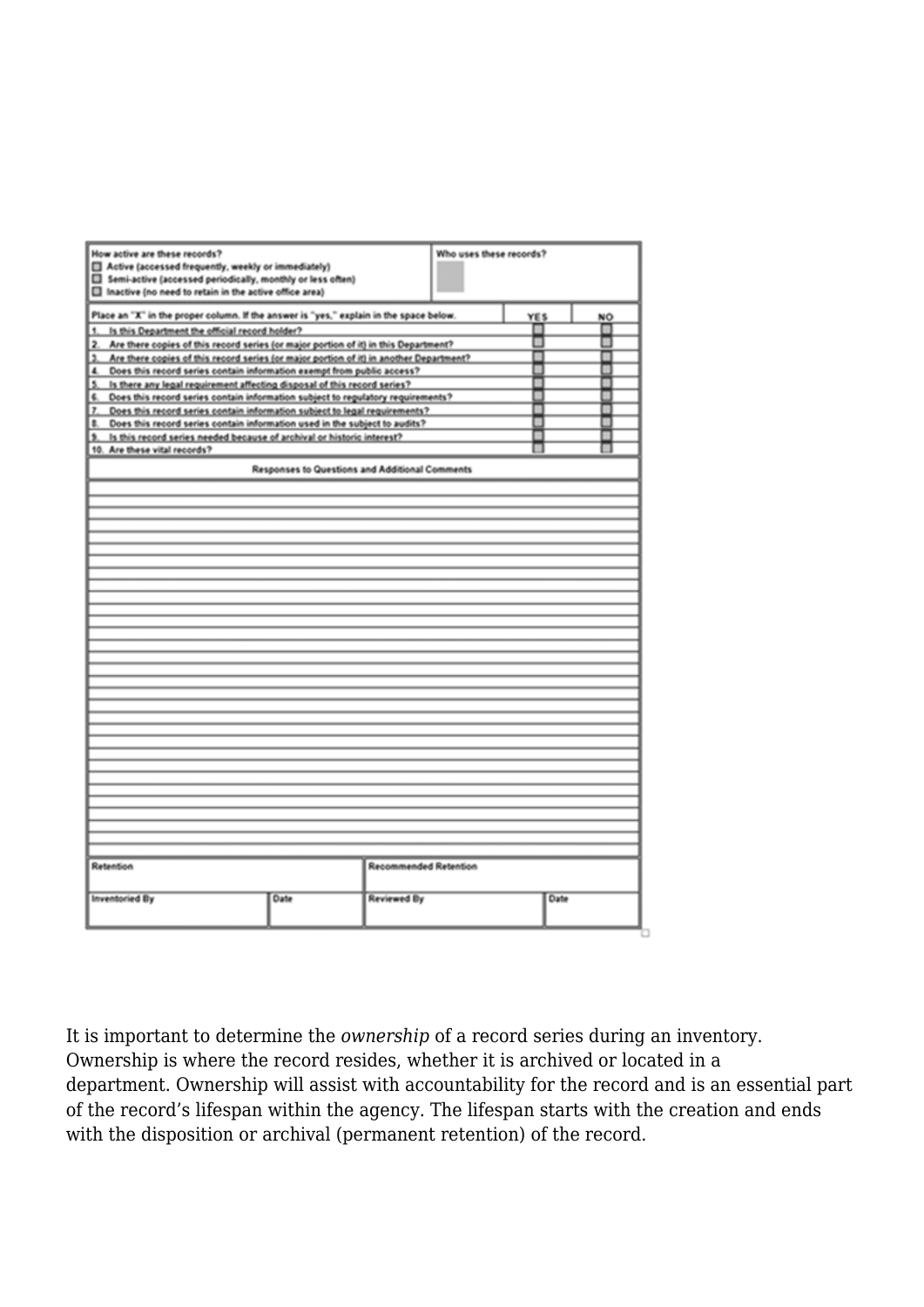#### **Keys to an Inventory**

Once the inventory plan has been completed and the inventory is set to begin there are important elements or keys to a good inventory. These keys include Record Series Title, Records Description, Retention, Vital Records, Custodial Office, and Disposition. A summary of each key is listed below.

**Record Series Title:** Short titles that encapsulate the form, function, and/or subject of the record/record series without using acronyms, jargon, or abbreviations.



**Description:** A brief description of the record series which identifies the purpose or function of the series within the agency.

**Retention:** A sound retention schedule classifies records/record series that an agency might hold, and it defines a minimum timeframe in which the records/records series must be retained based on legal, fiscal, administrative, and/or historical value.

**Vital Records:** A good inventory ought to indicate if a record/record series is considered a vital record to an agency. Vital records must be carefully managed as to not be lost or destroyed inadvertently.

**Custodial Office:** The party responsible for maintaining the records/records series. This will include the office, program, or position that is the custodian responsible for the record copy of the record/record series. It is important while conducting an inventory to determine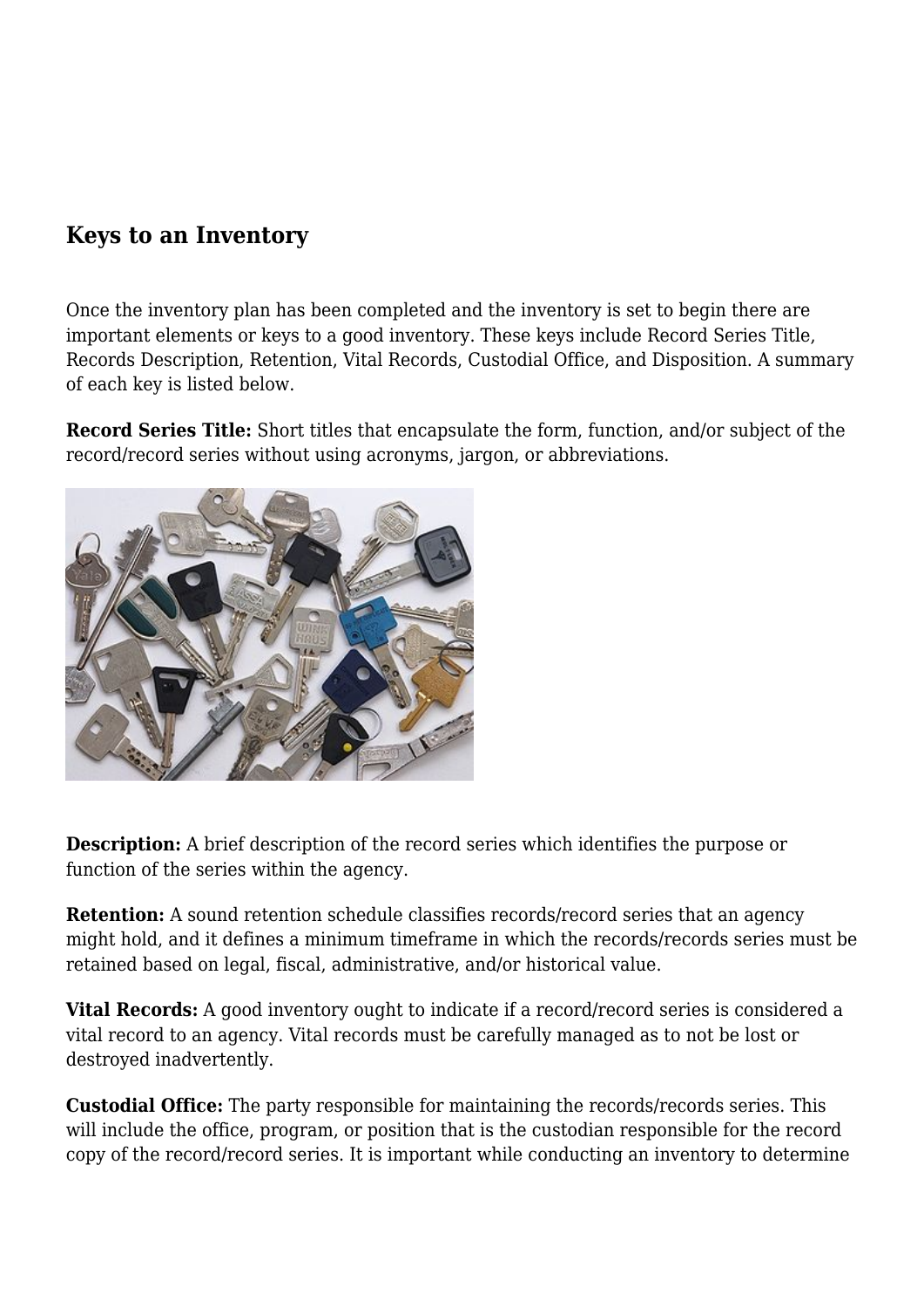who "owns" the record/record series so that it is easily located as needed.

**Disposition:** Disposition can mean destruction, transferring of records to another agency, or archiving (storage) and is considered an important part of an effective records management program.

#### **Record Series Title**

Many agencies are required to maintain a wide variety of records/record series and have a records management program in place. A record series is a convenient way of grouping file units or documents to permit their management as a group. Examples of record series are personnel, client case files, project research files, equipment maintenance and repair records, and procurement files. Each record series may contain records in a range of types and forms that collectively document certain agency programs, functions, or activities. These series must be identified in some fashion. A records manager or record creator will assign the record series a title. For example:

- "LOCAL OPTION TAX RECORDS" not "Tax Returns".
- "COMPREHENSIVE MASTER PLANS: ADOPTED " not "Road Files".
- "Correspondence and Memoranda: Administrative" not "Tom Jones's Files"
- "Directives/Policies/Procedures" not "SOPs".

When naming your record series, retention schedules can be a great resource. Listed below are some examples of record series titles pulled from the GS1-SL which is the State of Florida *General Records Schedule GS1-SL For State and Local Government Agencies.*

- Property Transfer Records
- Historical Designation Records
- Grant Files: Unfunded Applications

The retention schedule also provides a description, the retention period, and the item number for the record.

#### **Description**

The description of the record series defines why the record was created and how it is used, as well as the type(s) of information or subject matter it contains. An agency's records retention schedule should have a great naming convention built-in and include a description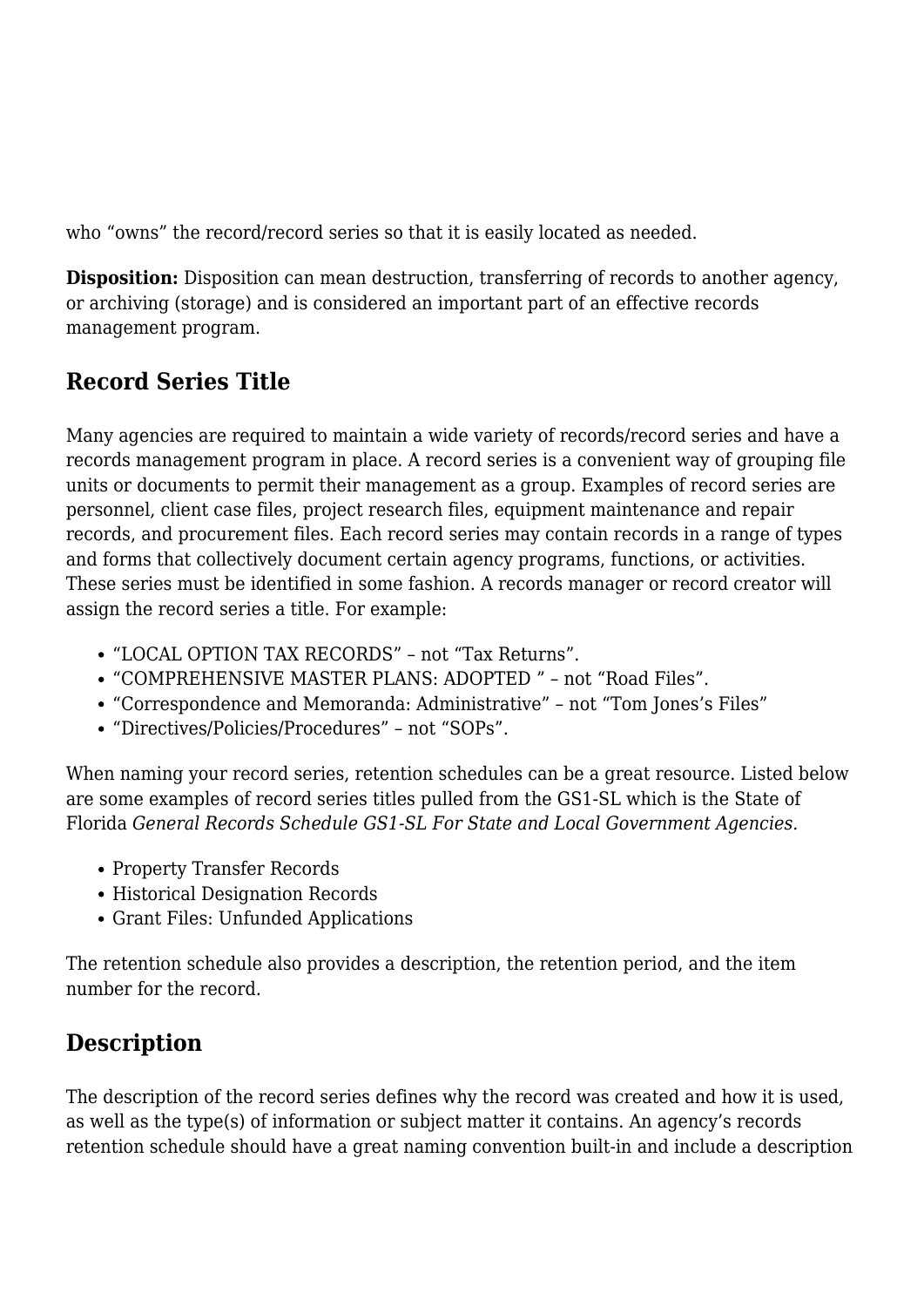of the record series. For example, In naming a records series of "Expenditure Detail Reports" based on the State of Florida *General Records Schedule GS1-SL For State and Local Government Agencies* [2](https://magazine.arma.org/javascript:void(0)) , the series would be named "#435 Financial Transaction Detail Records-Expenditure Reports – 5FY" or "Financial Transaction Detail Records #435- Expenditure Reports – 5FY". Including the retention schedule, item number, and retention duration assists any successor in understanding your thought process, maintaining, and disposing of a record at the appropriate time. It is also beneficial to create an agency-wide record naming convention, which is particularly important in larger organizations.

## **Retention**

A retention schedule provides the information needed to determine the retention period of records/records series an agency creates or receives. The retention period is the amount of time that the agency must keep the record and is assigned based on fiscal, legal, historical, or administrative value. The retention schedule may list when the retention period begins (usually upon creation or receipt of the record) and will list when the retention ends. Sometimes, the retention schedule will also state the proper way of disposing of records that have met retention. The retention period applies regardless of the format of the record, which could be retained in physical format, digital format, photographic format, or audio format for example.

## **Vital Records**

Vital records are records that are essential for the continuation of operations in an agency or the protection of the agency's or citizens' legal rights in the event of a disaster or emergency. For example:

- 1. Charter
- 2. Emergency Management Plan
- 3. Resolutions
- 4. Employee Personnel Files
- 5. Asset Records

These records will help provide continuity of service in a disaster situation. These are the records that are essential for the agency to continue to function. Some other types of records that could be considered vital records are property tax records, election records, and city or county commission/council records.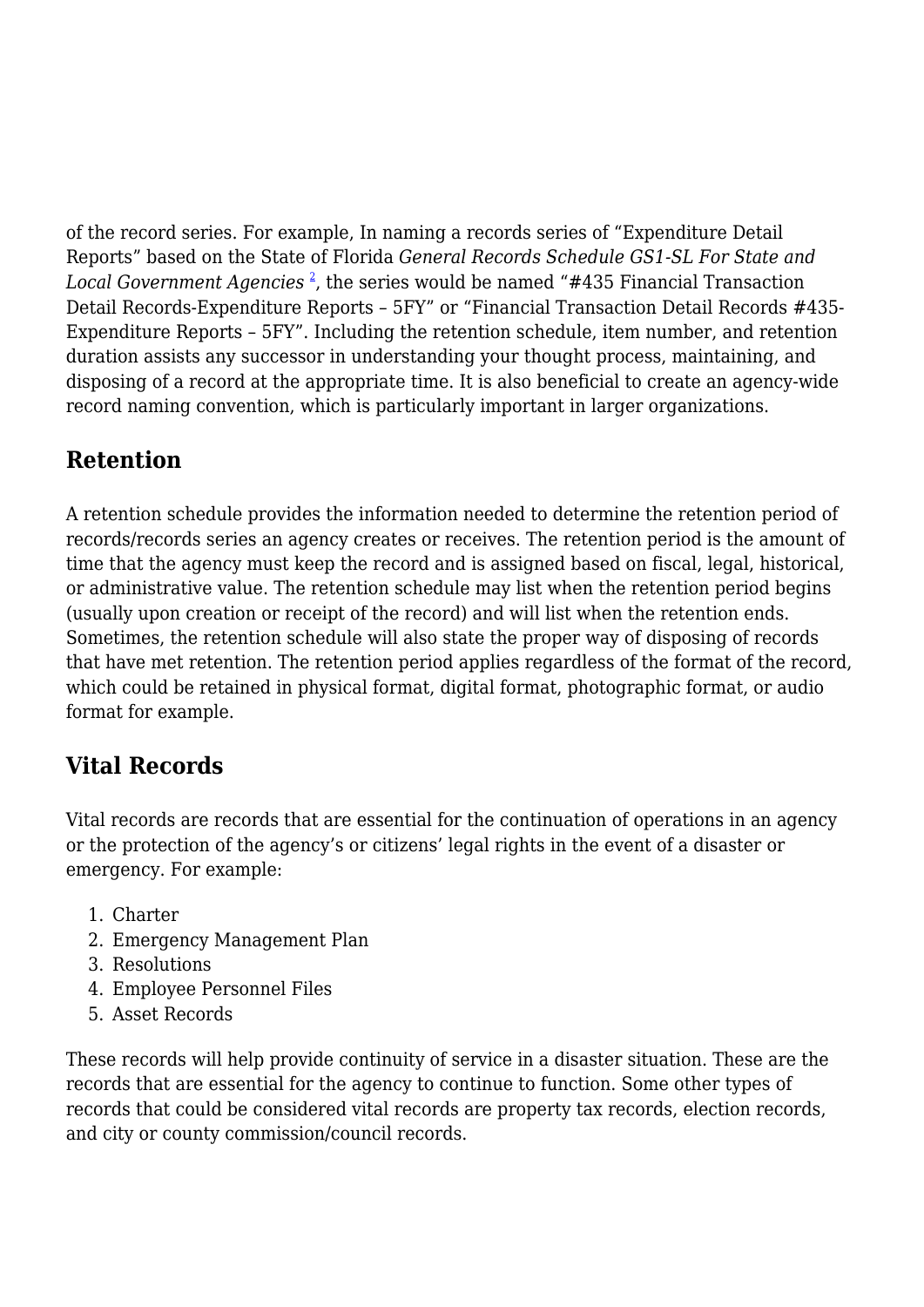#### **Custodial Office**

Is the record kept in your storage facility or is it kept in the planning and zoning department? Will your local law enforcement agency hold that record? This is where the inventory worksheet comes in handy to determine where the record/record series will live and/or who has ownership of a particular record/record series. It needs to be determined if there will be a centralized location for the records/records series or if there will be a decentralized approach. In a centralized approach, all the records/record series are kept in a central location. In a decentralized approach each department, franchise, or unit keeps its own records/record series.

Either way, the chosen approach will need to be reflected in the record management program during the inventory process. Another suggestion for consideration is the utilization of a master index rather than individual indexes so that records are easily located by those within the purview of the records management program. For example, the IT department would be able to locate a record within another department should that department be unavailable to produce the record/record series.

## **Disposition**

The disposal of the agency's public records must be documented as a part of the records management program. For example, *Rule 1B-24.003(9)(d)*[3](https://magazine.arma.org/javascript:void(0)) in the state of Florida, requires agencies to keep internal documentation of records dispositions, which states in part, "For each record series being disposed of the agencies shall identify and document the following:

- 1. Records retention schedule number;
- 2. Item number;
- 3. Record series title;
- 4. Inclusive dates of the records;
- 5. Volume in cubic feet for paper records; for electronic records, record the number of bytes and/or records and/or files if known, or indicate that the disposed of records were in electronic form; and
- 6. Disposition action (manner of disposition) and date."

Disposition may include either destruction of records or transfer of legal custodianship of the records to another agency. Determining disposition dates is an important facet of an inventory as well as an effective management program (disposition is also reflected on the inventory worksheet).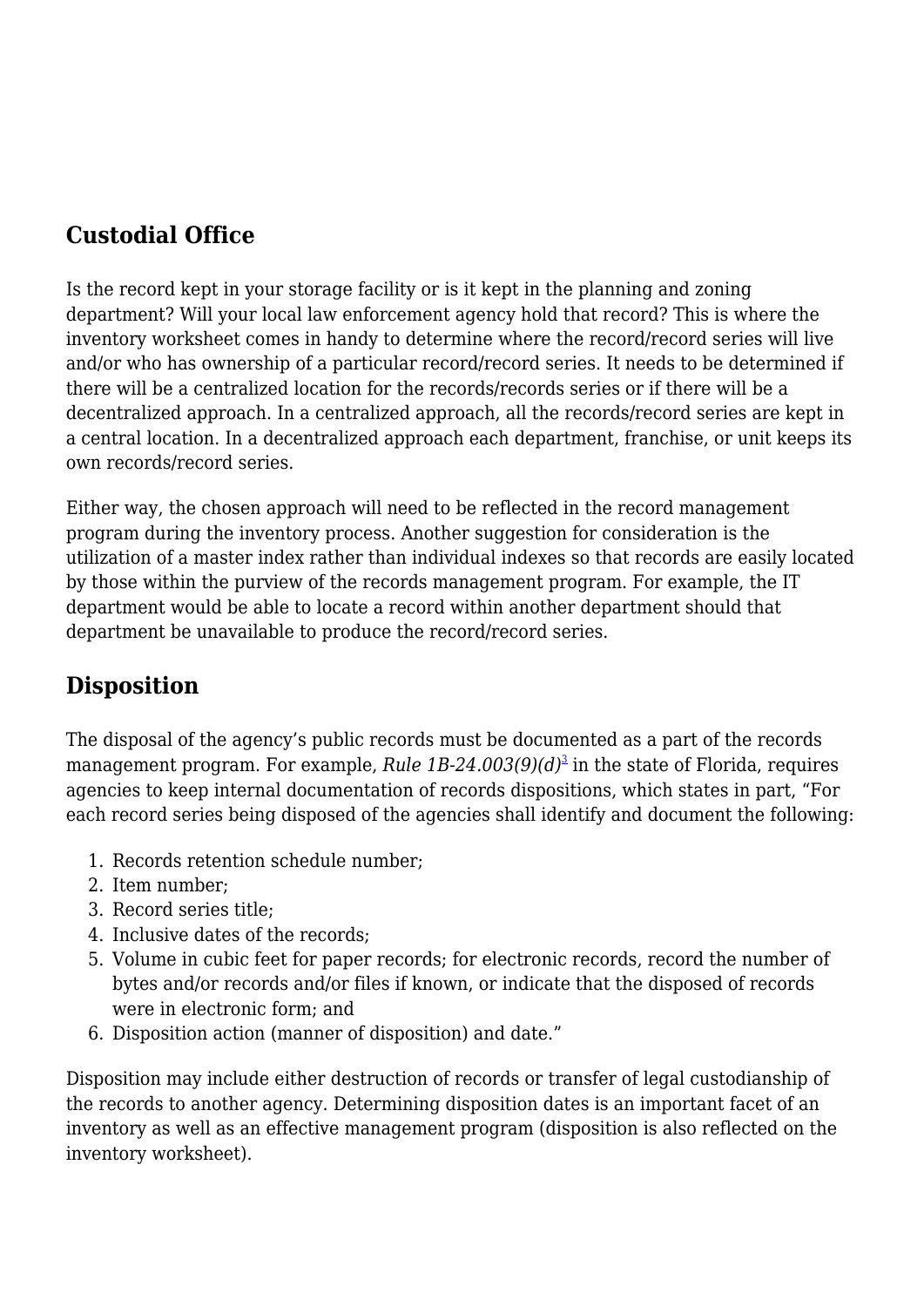To the right is a sample of a record label that includes a title, description, and disposition information. However, it is missing the custodial office and whether or not it is a vital record. It is also missing the Date of Disposal (DOD), but there is enough information to determine the DOD.



Additionally, an agency must maintain a record of the disposition of records/record series. A sample of how one agency maintained its disposition records:

#### **Inclusive Dates: 10/1/1981 – 9/30/2012**

(Permanent Records)

| Record Disposition Documentation 10/1/1981-9/30/06<br>of records in one Binder). | Binder $#1$ (yes, 25 Years) |
|----------------------------------------------------------------------------------|-----------------------------|
| Record Disposition Documentation 10/1/07-9/30/08                                 | Binder #2                   |
| Record Disposition Documentation 10/1/09-9/30/10                                 | Binder #3                   |
| Record Disposition Documentation 10/1/11-9/30/2012                               | Binder #4                   |

In this example, the records are maintained in a three-ring binder on a shelf in the storage vault, which may work well for a small agency. However, for a larger agency, this method would be impractical. Before a record is disposed of or archived, the retention date must be calculated to determine when and if the record can be disposed of, archived, or transferred to another agency.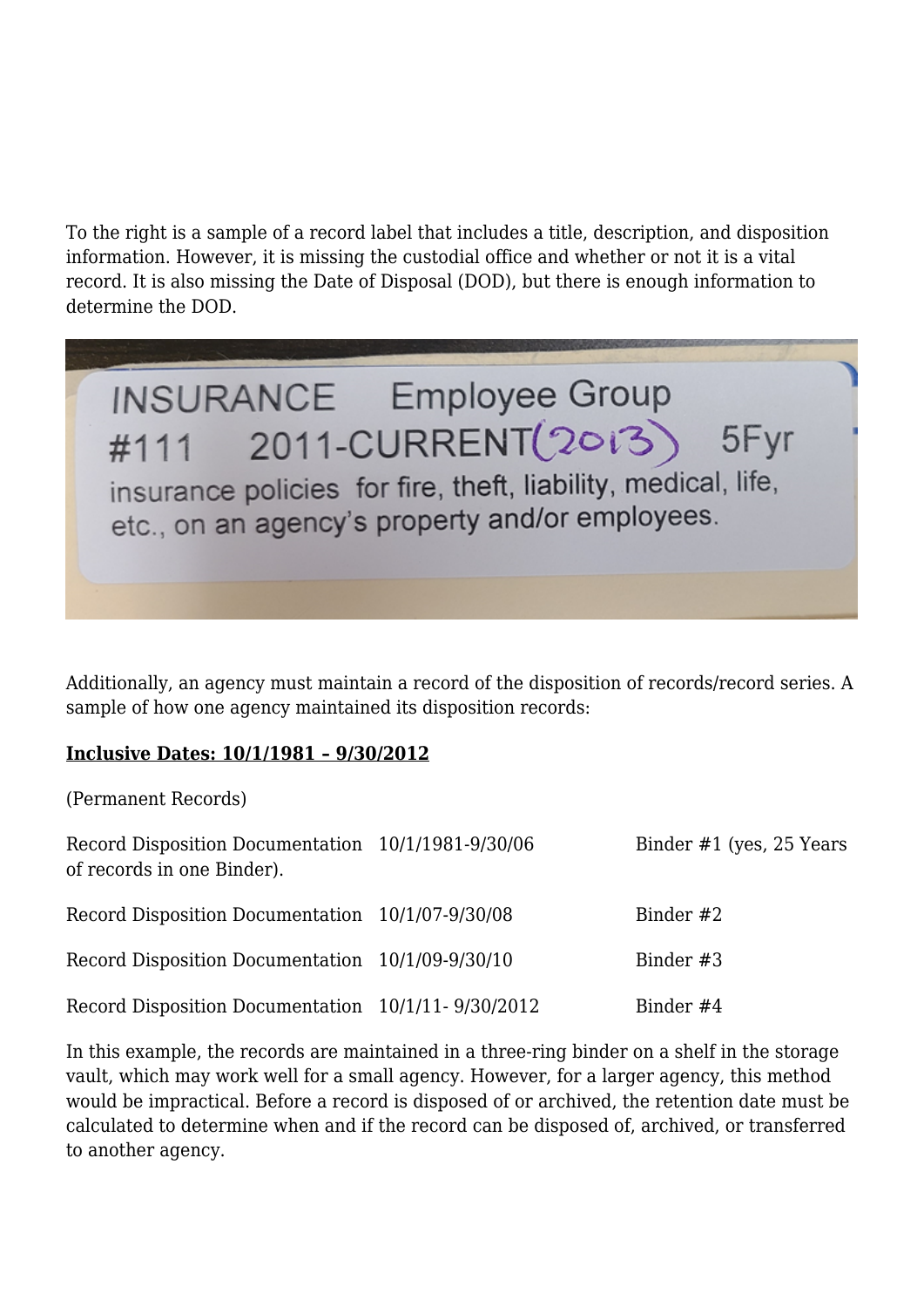#### **Calculating Eligibility Dates**

If the ending date for a specific record series is 7/31/2017, when are these records eligible for disposition under different retention period types?

| <b>Retention Period:</b>                   | Count starting from: Add $#$ of years |      | Retain through: |
|--------------------------------------------|---------------------------------------|------|-----------------|
| 3 anniversary years                        | 7/31/2017                             | $+3$ | $=7/31/2020$    |
| 3 fiscal years (local govt.)               | 9/30/2017                             | $+3$ | $= 9/30/2020$   |
| 3 fiscal years (school district) 6/30/2018 |                                       | $+3$ | $= 6/30/2021$   |
| 3 calendar years                           | 12/31/2017                            | $+3$ | $=12/31/2020$   |

In the example above (assuming the record series is following a local government retention period), what would the date of disposal (DOD) be? Is the DOD 9/30/2010 or 10/01/2010? 3 years after the *end* of the fiscal year, so the DOD, in this case, is 10/01/2020.

It is important to check local, county, state, and federal retention schedules for the required retention of a record. There may be requirements that apply based on the type of record. Understanding the legal requirements will help to prevent accidental dispositions.

#### **Creating an Agency Inventory File Plan or Road Map**

Once the inventory has been completed, an agency inventory file plan or road map will need to be completed. You may know where a record is stored, but can someone else find it? Create a "road map" to your storage facility. Be cognizant of the person in the future who will be sitting in your seat. Will they be able to find a permanent record series that you inventoried? Once the basic information for each record series has been compiled, the inventory of records then can be assembled into a file plan. The file plan is an agency-wide "map" outlining an organization's filing categories and record series, where they are located within the organization, who is responsible for managing them, and their retention requirements.

The file plan can be used to find crucial information as well as to spot redundancies and inefficiencies in a company's filing system. The inventory and file plan should then be reviewed and updated regularly as new record series are established, existing series become obsolete, retention requirements change, offices and filing systems are rearranged, and records management responsibilities are changed.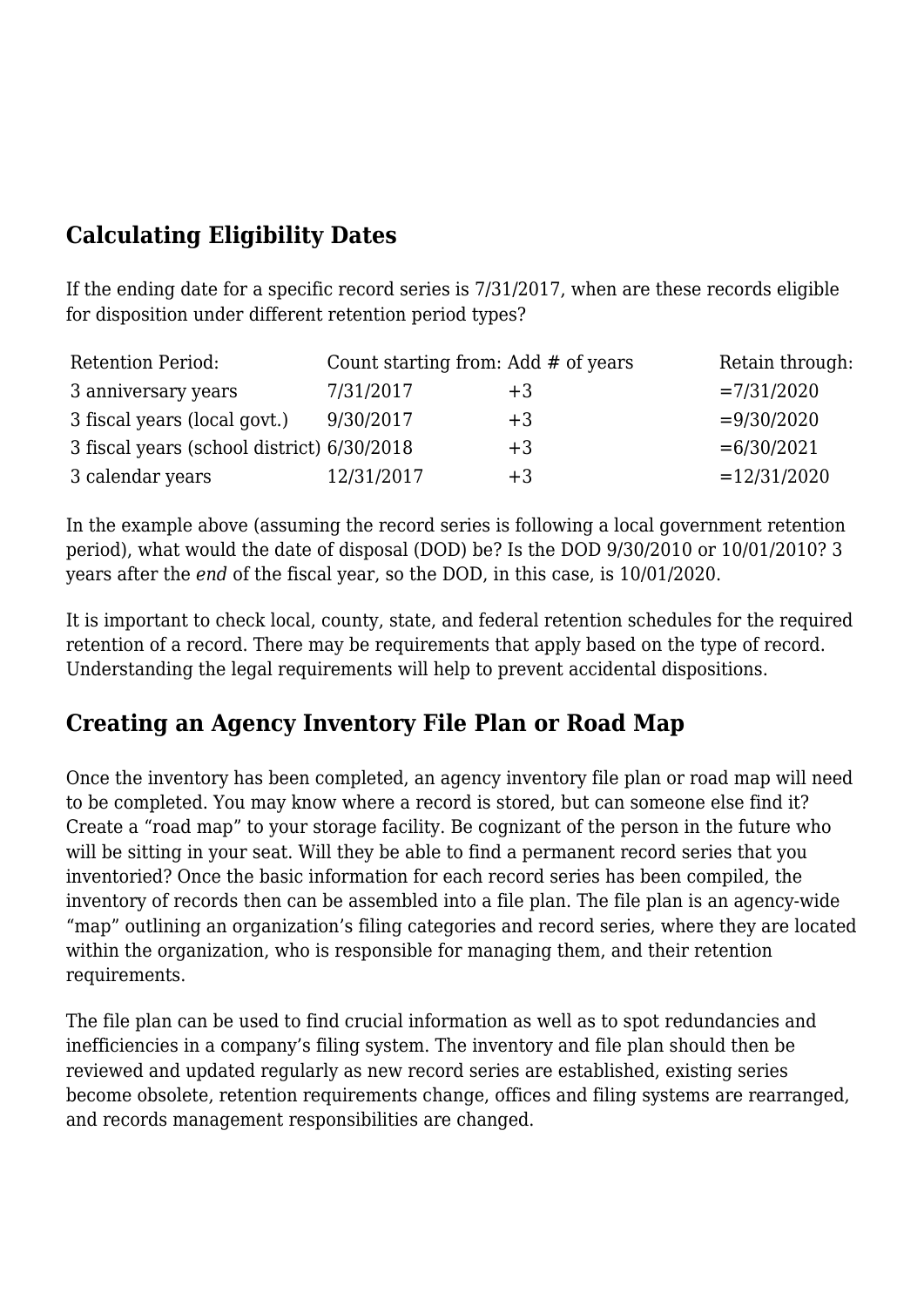Having a file planning system in place is crucial not only for physical documents but digital documents as well. Work with your IT department to confirm that the agency's retention policy applies to your digital data. Because the proper disposition of digital data is just as important as the proper disposition of physical documents, the file plan must include it. Just because something is digital and so takes up less physical space does not mean you should keep it "just in case"! Records management is incomplete without proper disposal of all records.

Though many of the principles discussed in this article are based on managing physical records/record series, they can be used as a basis for digital records as well. In an inventory of digital records, the inventory worksheet is used to document record series, retention periods, and disposition requirements. Individuals often have the same tendencies with digital records as they do with physical records, to keep numerous copies of the record. However, in the digital form, they are also kept in numerous formats such as PDF or Word on top of various departments maintaining their "own" copy of the records. The proliferation of digital copies is one of the biggest problems for maintaining an effective records management program.

Another consideration for managing digital records, as is the case with physical records, is establishing rules for who has access to the records, who can edit their contents, and who can determine the confidentiality of the records that may contain personal identification information like social security numbers. During an inventory, you may need to work with someone authorized to access certain restricted or confidential records/records series. For some confidential records, that person may need to complete a portion of the inventory. Most record inventories will involve many staff members and can encompass many departments if not all.

## **Conclusion**

As discussed, there are key elements that go into completing an inventory. Before beginning the inventory, it is important and necessary to understand the laws and policies that govern records management in your area (physical and function). It is also important to develop a plan to complete the inventory; know where and how records are kept, create metadata for the records, disposition, calculate retention periods, and create a road map for the future.

Understanding these key elements will help greatly while conducting an inventory and potentially relieve some of the stress associated with conducting an inventory. If done properly, it will lessen the burden on current and future recordkeepers of the agency. These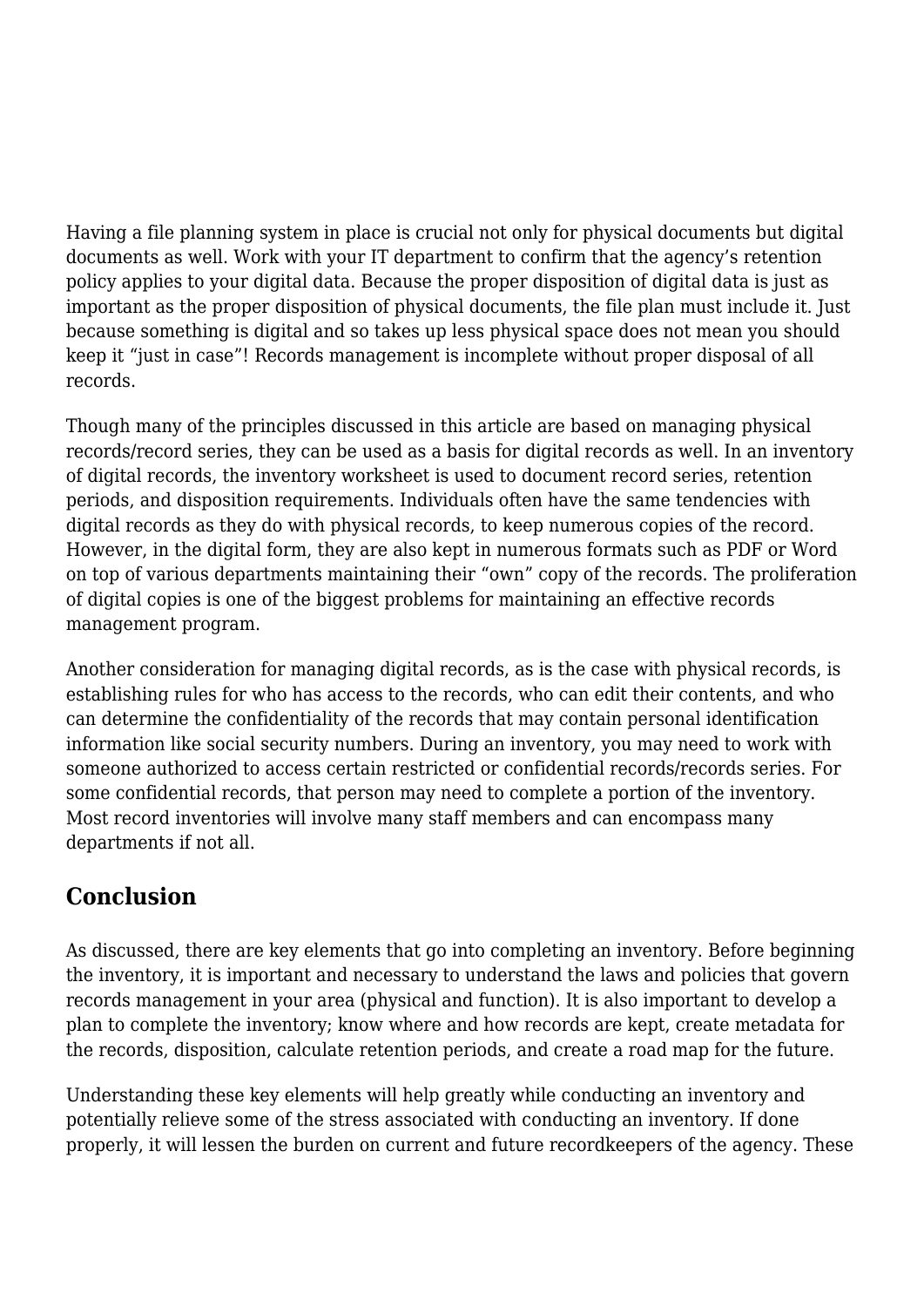keys can unlock a great inventory process. the final key to the process is to remember that an inventory takes time and patience. It will not be completed quickly even if an outside vendor is brought in to complete it. Take it one step at a time and it will all come together.

# **Author**

[Lisa Morris](https://magazine.arma.org/author/lmorriscityofbrooksville-us/)

(Visited 1,650 times, 4 visits today)

#### **About the Author**



#### Lisa Morris

Lisa Morris, B.A., MMC, has worked in local government as a Deputy City Clerk since December 2014. She currently works for the City of Brooksville, Florida. She has earned her bachelor's degree in public administration and is a Municipal Master Clerk.

She serves on the Florida Association of City Clerk's (FACC) Professional Education Committee, FACC Scholarships Committee, and has served on the FACC Bylaws and Manual Review Committee. Lisa has been on a panel in which she presented information on records inventories at the FACC Fall Academy.

Records Management is an area of interest because of the historical aspects and preserving history for the future generations. She is currently studying for the CRM and expects to complete the testing by mid-2024. Before government service work Lisa worked in the legal field, automotive field, and in the human services field. She also has an associate degree in Paralegal Studies and an associate degree in Marketing-Management. She is the mother of eight children between the ages of 34 and 4, and